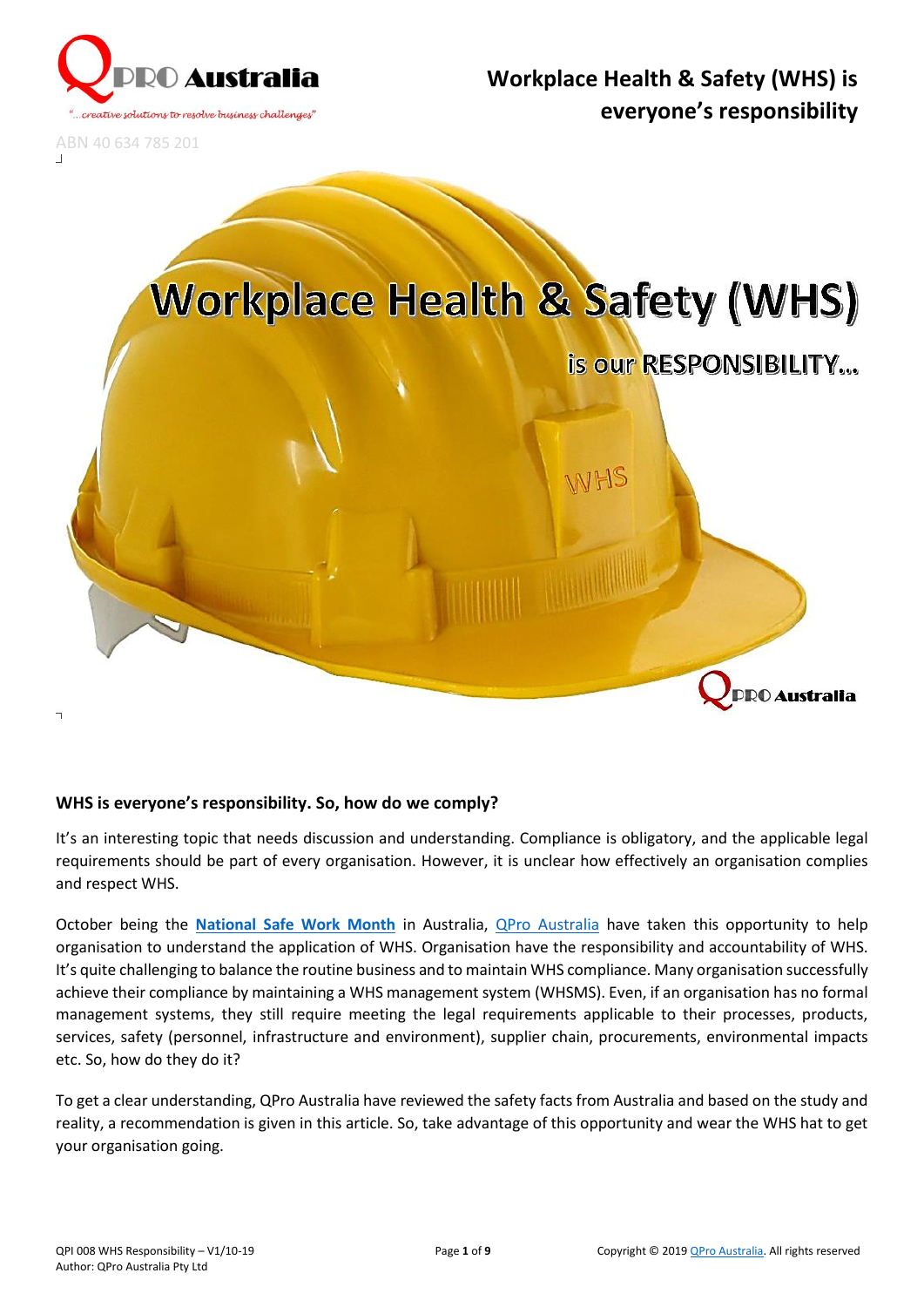# **Safety facts from Australia**

The safety statistics and research figures published by the [Safe Work Australia \(2018\)](https://www.safeworkaustralia.gov.au/book/work-related-injury-fatalities-key-whs-statistics-australia-2018) clearly indicates that workrelated injuries, illnesses and deaths impose costs on employers, workers and the community. These include both direct costs and indirect costs.

In Australia, 190 workers were fatally injured at work in 2017 with 93% of those workers were male. The state-wide distribution of these fatalities was – 20 in WA, 7 in NT, 14 in SA, 45 in QLD, 62 in NSW, 36 in VIC, 1 in ACT and 5 in TAS. However, the fatality rate has decreased by 48% from the peak in 2007.

The total serious workers' compensation claims were 106,260 during the same period, of which 64% claims were made by male. 38% related to body stressing and 24% to falls, trips and slips of a person. However, the overall serious claim frequency rate has dropped by 28% in comparison from 2006-07 to 2015-2016.

These details are statistically described in the [Safe Work Australia \(2018\).](https://www.safeworkaustralia.gov.au/book/work-related-injury-fatalities-key-whs-statistics-australia-2018) Similar statistics of Work-related Injuries in Australia (Jul 2017 to Jun 2018) are also published by the [Australian Bureau of Statistics \(ABS\).](https://www.abs.gov.au/ausstats/abs@.nsf/Latestproducts/6324.0Main%20Features1Jul%202017%20to%20Jun%202018?opendocument&tabname=Summary&prodno=6324.0&issue=Jul%202017%20to%20Jun%202018&num=&view=) The ABS statistics summarise the findings by age groups, occupation, type of industry, financial assistance, absences.

In summary, there has been a significant improvement in the statistics in comparison to 2006-07. That evidence proves that organisation have seriously committed themselves to workplace health and safety. It has been possible due to various reasons. QPro Australia believes that, WHS management system has potentially influenced organisation in better management of workplace safety. WHSMS brings awareness, understanding and improvements in safety processes of any organisation.

So, a right way to understand WHS and to take on the leadership to lead safety is the best solution for now and the future.

#### **Improve WHS processes and ensure compliance to legal requirements**

Every individuals and organisation in all form of industries must seriously think and proactively support the importance of WHS. All industries have an obligations to comply to the local, state, national and international legal requirements. So, organisation must develop WHS process that assures compliance. There is no shortcuts or escape routes to avoid compliance to these legal requirements.

Failing to meet the legal requirements have a serious consequences including costly fines and even imprisonment.

For an organisation, compliance to applicable legal requirements depends on its location, size, type of business, products and services and other relevant factors. Choosing to implement a formalised occupational health and safety (OH&S) management system is voluntary but there are several benefits and the OHSMS allows organisation to;

- Improve workplace health and safety performance
- Eliminate, avoid or reduce work-related injuries and illnesses
- Contributes safety and wellbeing of all stakeholders
- Helps to identify and ensure compliance to legal requirements
- Prevents incidents and protects everyone's safety
- [Other benefits](#page-4-0)

### **A step towards WHS**

Most organisation have WHS practices as part of their daily routine and are likely to have an informal or semi-formal WHS processes. In such environments, these activities may work but how effective are the WHS process? It depends on company culture and some of these activities may include e.g.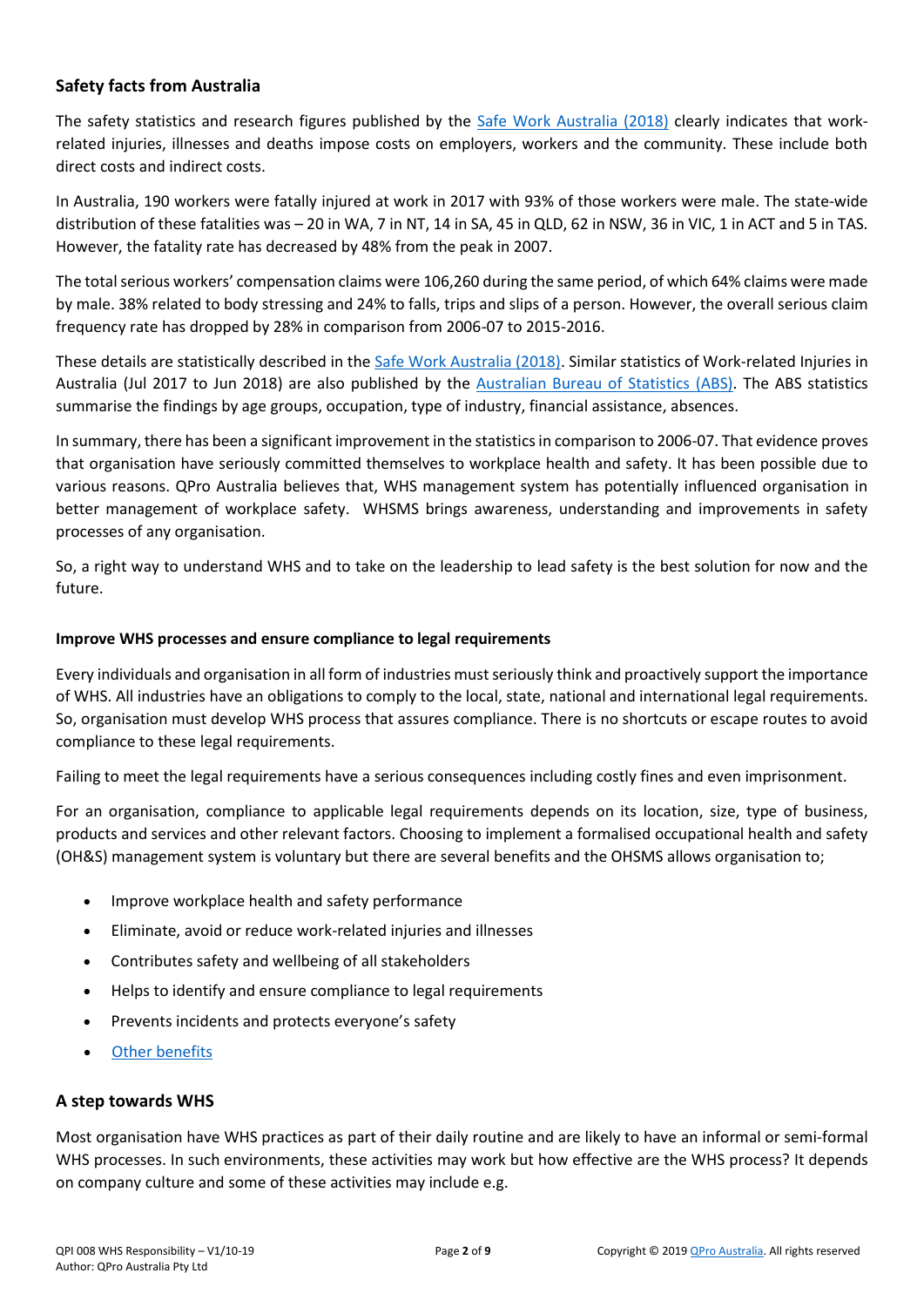- 1 Involvement of employees in WHS activities
- 2 Organise ad hoc WHS training on a need basis
- 3 Limited information or informal WHS process available
- 4 Ineffective communication (posters, notices, information may be displayed or occasional briefings)
- 5 Rewarding and/or incentives to individuals as a motivational tool
- 6 Safety is seen as an additional task/activity by organisation
- 7 Safety is evident but may not be a priority
- 8 WHS documents are informal

The above informal or semi-formal safety process, culture and sustenance of safety involves high risks. These practices need change and organisation have to implement a formalised WHS framework that becomes safety part of organisation culture/DNA. This can be demonstrated by introducing and driving safety by

- 1 Being proactive (top-down)
- 2 Own leadership
- 3 Be committed and supportive
- 4 Have a safety champion
- 5 Formalise a safety (WHS) framework
- 6 Identify risks and opportunities
- 7 Develop and implement WHSMS
- 8 Train personnel at all levels and have ongoing safety training
- 9 Develop and communicate WHS topics
- 10 Recognise individual's contribution
- 11 Make safety enjoyable and DNA of your organisation
- 12 And more

In a formalised organisation, there are evidence of different types of management systems like the ISO 9001:2015, ISO 14001:2015, ISO 27001:2013… These management system processes require the organisation to consider all applicable legal and other requirements that ensures legal compliance, and conformity of their products and services. However, the ISO 45001:2018 requirements gets organisation to protect workers safety, minimise the risk of injury or illness, identify risks and opportunities, comply to legal requirements and creates a positive safety culture.

QPro Australia gives an overview, introduction, an insight to the WHS requirements and a guidance to implement a WHSMS using the ISO 45000:2018 standard (OH&S).

Note: In this article, the workplace health and safety (WHS) represents the term OHS/OH&S. MS means Management System.

# **International OH&S standard**

#### **'ISO 45001:2018 Occupational health and safety management systems - Requirements with guidance for use'**

The purpose of this section is to give a brief tour of the ISO 45001:2018 standard and guidance to WHSMS development and implementation framework. QPro Australia recommends a simple solutions in the development, implementation and maintenance of the ISO 45001:2018 in your organisation. The WHSMS framework would enable organisation to identify OH&S hazards, risks and opportunities to proactively manage to support worker wellness/well-being, identify legal requirements and more.

#### **1. INTRODUCTION, OVERVIEW & UNDERSTANDING OF ISO 45001:2018**

ISO 45001:2018 is an occupational health and safety standard that helps organisation to manage risks and opportunities to prevent work-related injury and ill health to workers. The effective rollout of the WHS framework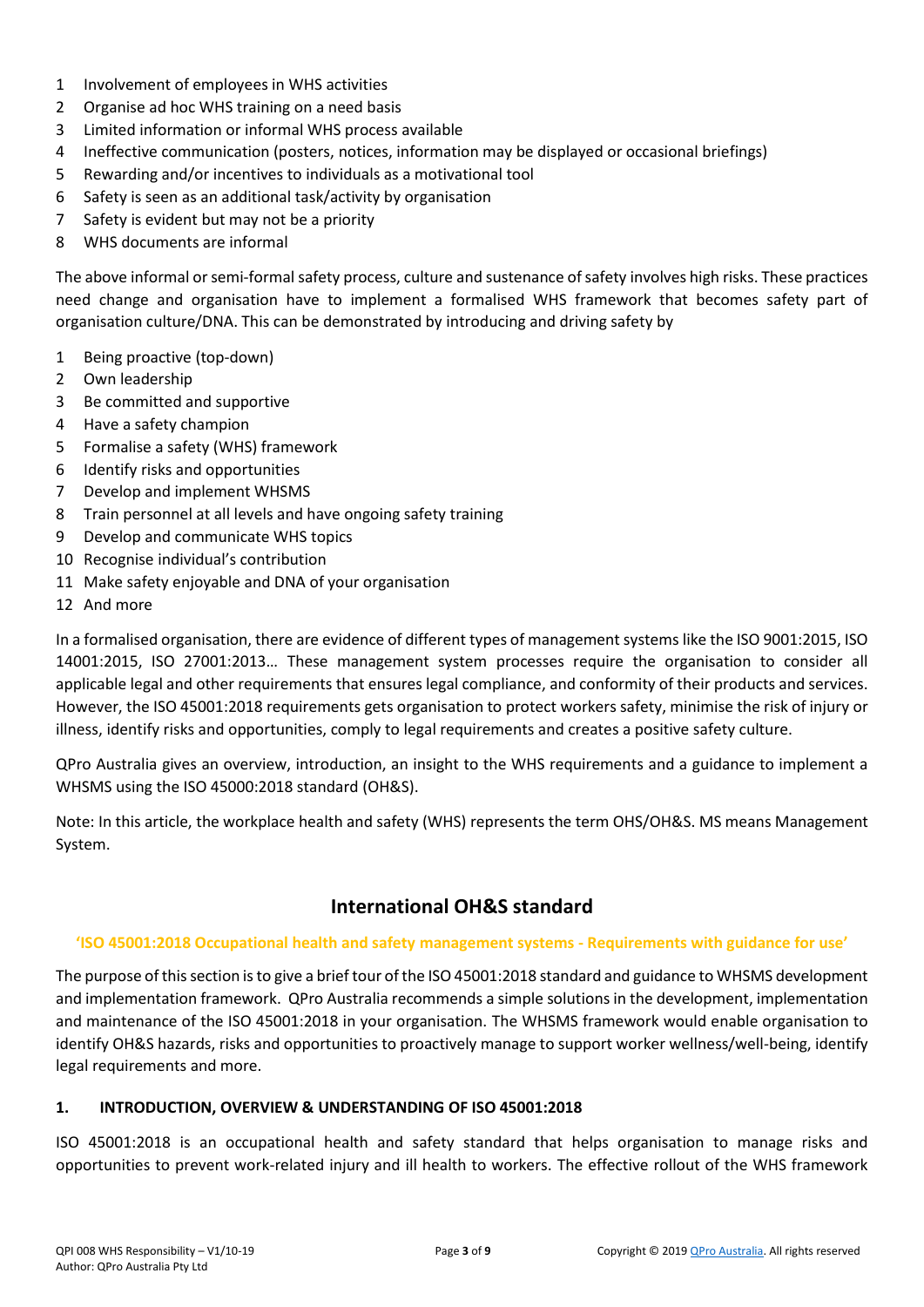intends to improve and provide a safe and healthy workplace. It also ensures that organisation meet the needs of their customers and stakeholders while fulfilling legal requirements.

#### **a. ISO 45001:2018 Overview**

ISO 45001 is intended to help organisations, regardless of size or industry, in designing systems to proactively prevent injury and ill health. All its requirements are designed to be integrated into an organisation's management and business processes.

#### **b. Structure of International Standard application to ISO 45001:2018 - New Annex SL Structure**

| Foreword                          | 4. Context of the Organization                     |
|-----------------------------------|----------------------------------------------------|
| Introduction                      | 5. Leadership and Worker Participation             |
|                                   | 6. Planning                                        |
| 0.1 Background                    | 7. Support                                         |
| 0.2 Aim of OH&S Management System | 8. Operation                                       |
| 0.3 Success Factors               | 9. Performance Evaluation                          |
| 0.4 Plan-Do-Check-Act Cycle       | 10. Improvement                                    |
|                                   | Annex A: Guidance on the use of this International |
| 1. Scope                          | Standard                                           |
| 2. Normative References           | Bibliography                                       |
| 3. Terms and Definitions          | Alphabetical Index of Terms                        |

#### **c. Facts to be known about ISO 45001:2018**

Some of the key information and requirements that an organisation need to know about the WHSMS per ISO 45001:2018 are.

- There are 90 SHALL's in the ISO 45001:2018 standard. The verbal forms 'SHALL' indicates a REQUIREMENT; and they are a MUST requirement to be met and demonstrated. NOTE: In the standard, any requirements normally begin with "The organization shall...".
- The word 'worker' appears 72 times with in the 10 clauses of the standard (134 times throughout the standard).
- **Internal and external issues:** External issues may be such as socio-economic and political instability; whilst internal issues may be restructuring, acquisitions, plants and machineries, environment, new products, technology etc.

**Interested parties:** The organisation is required to determine the needs and expectations of 'interested parties' in the WHSMS standard. It means that understanding everything that can influence the purpose and strategic direction of the company e.g. organisation culture, innovation, strategic direction, competition, market, compliance obligation, work time, work conditions, the workers, workers union, organisation's parent company, shareholders, legal authorities, government agencies, regulatory bodies, suppliers and contractors, customers, other stakeholders etc.

- The standard uses 'external providers' instead of contractors, subcontractors or suppliers (*to be compliant with ISO 9001:2015*)
- 'Documented information'referred in the standard meansto include both documents and records. The phrase "**retain** documented information as evidence of ..." to mean **RECORDS**, and "shall be **maintained** as documented information" to mean **DOCUMENTS**, including procedures (*to be compliant with ISO 9001 version 2015*)
- **WHS Manual is optional**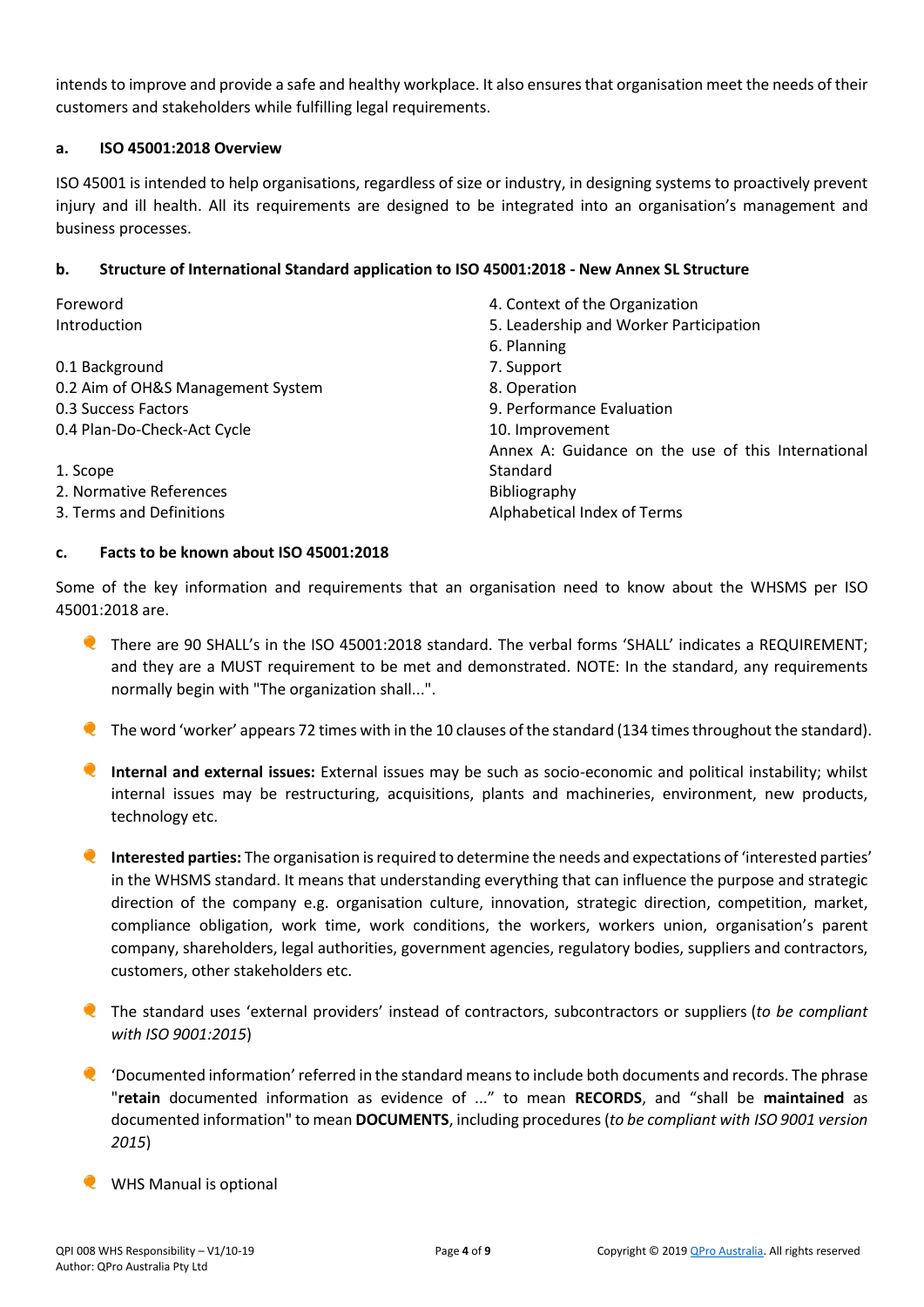### **2. INTEGRATION OF LEGAL REQUIREMENTS IN WHSMS**

When an organisation opts to have a formalised WHSMS implemented, it has a choice to select any of the options listed below. The WHSMS framework ensures compliance to the legal requirements, gives transparency of the systems and processes, helps to better manage the overall workplace safety.

- O1. Get ISO 45001:2018 certified by a third-party auditing body VOLUNTARY + COMPLIANCE + EFFECTIVE
- O2. Develop, implement and maintain a compliance framework using ISO 45001:2018 standard COMPLIANCE
- O3. Intermittent and inconsistent application of legal requirements (too risky and inconsistent process that could jeopardise business, wellbeing of stakeholders, safety and more – DO NOT RECOMMEND

The most effective option to formalise and mandate is the **O1**.

#### **a. Why option O1?**

Organisation with option 1 can be consistently competitive in the marketplace and it assures many benefits to their local and global customers. More importantly, the safety to their immediate customer 'THE EMPLOYEES'. An effective and certified organisation can demonstrate e.g.;

- $\bullet$ Reliable and safe services
- Safe environment
- $\bullet$  Protect stakeholder's safety and wellbeing
- $\bullet$  Can deliver sustainable products and services
- $\bullet$  Practices would warrant a high-quality performances
- $\bullet$  Eliminates and/or minimises accidents and incidents
- **Q** Happy and satisfied customers (internal and external) and more.

### <span id="page-4-0"></span>**b. What are the other potential benefits?**

Certifying an organisation to ISO 45001:2018 occupational health and safety (OH&S) management system enables to prove that it conforms to the specification and provides the following benefits e.g.;

- **Q** High degree of compliance to legal and other requirements
- $\bullet$  Customer satisfaction (consistently delivers sustained quality products and services)
- Reduced operating costs (no or reduced downtimes, employee and product safety is protected, less or no incidents, reduced insurance, legal fees and compensation costs etc.)
- **Q** Transparent and safe working environment. Happy stakeholders (internal and external)
- Compliance to legal requirements (process, products, services, environment and other)
- **C** Effective risk management process (products, services, environment, process and other)
- **Proves business credentials (independent third-party verification against ISO 45001:2018 standard)**
- Ability to win new business deals, particularly where procurement specification requires certification as a condition to supply. To market organisation products and services etc.

#### **3. COMPLIANCE PYRAMID**

Acts and Regulations (Legal requirements) are OBLIGATORY AND MANDATORY requirements. The legal requirements can be related to processes, products and services, environmental, type of business, safety and more. Organisation need to use this model to understand the applicable laws before developing and applying to their systems and processes operatable in an ISO 45001:2018 framework.

The legal requirements always take precedence over the requirements of an organisation.

For additional information, browse through some of these recently published article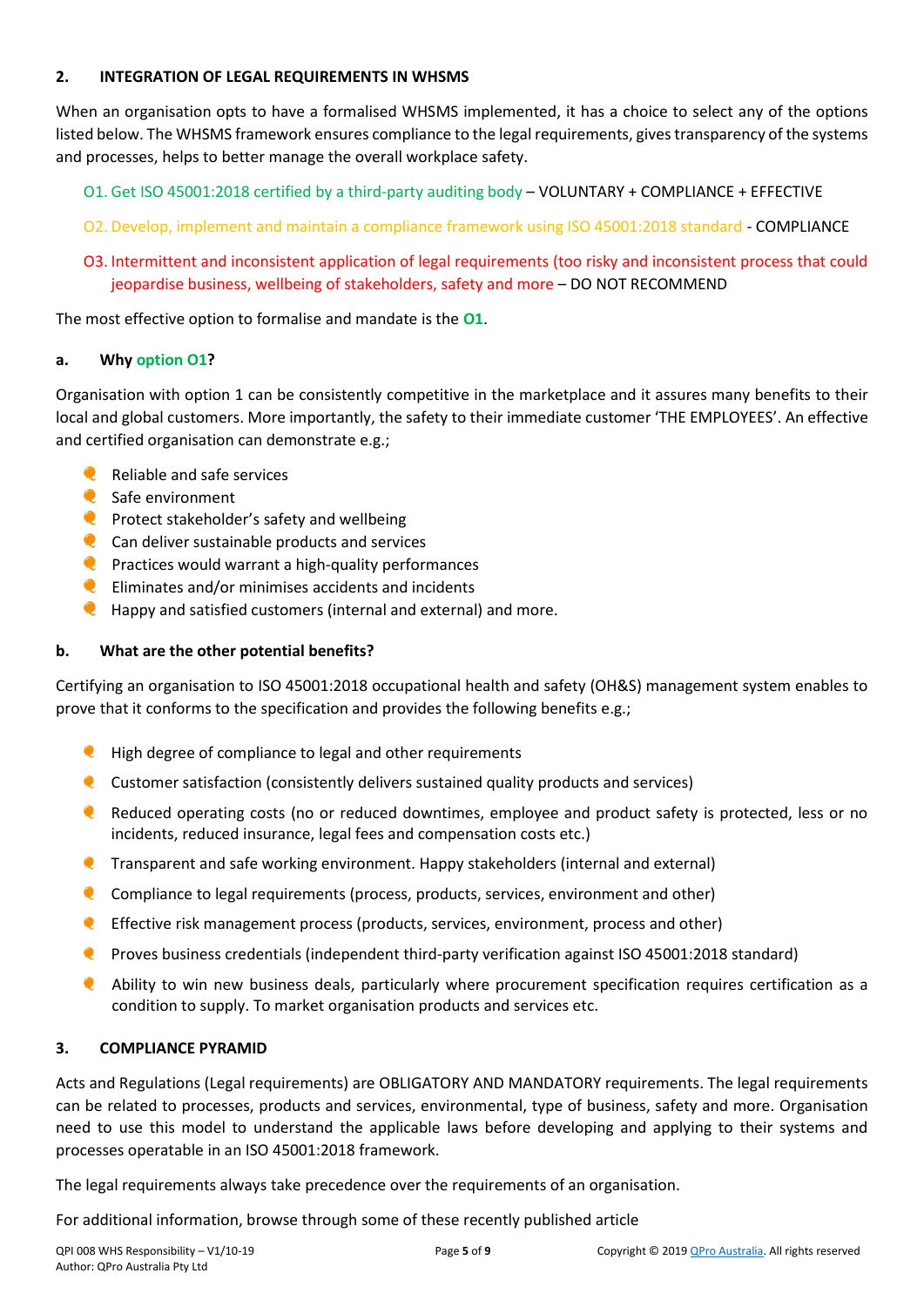- [Statutory and Regulatory Requirements](https://www.linkedin.com/pulse/statutory-regulatory-requirements-insight-clarity-wilson-fernandez/)
- **Q** Health & Safety MS [A Comparison Matrix](https://www.linkedin.com/pulse/health-safety-ms-comparison-matrix-guide-wilson-fernandez/) Guide
- [Starting the Transition to AS/NZS ISO 45001](https://www.linkedin.com/pulse/starting-transition-asnzs-iso-45001-wilson-fernandez/)



#### **4. WHAT NEXT?**

#### **4.1 Business Commitment:**

Should the organisation choose to implement ISO 45001:2018, then these are the musts at minimum i.e.;

- **Q** Understand and know the requirements of the standard
- **C** Commit and support
- **Appoint an WHSMS leader**
- **Q** Develop WHSMS project plan
- **Q** Identify risks and opportunities
- **C** Develop, implementation and certify to ISO 45001:2018
- **Q** Continuous improvement

# **4.2 Understand the key requirements of the ISO 45001:2018 standard**

The ISO 45001:2018 has references to the Legal Requirements in the standard whose section/clauses are listed below.

Clause 4.2 | 5.2c| 5.4d-4 | 6.1.1c | 6.1.5a-2 | 7.4.1d | 7.4.3 | 7.5.1b | 8.1.2 | 8.1.3b | 8.1.4.3 | 9.1.1a-1 | 9.1.2 | 9.3b-2 & 9.3d-3

# **4.3 Terms and Definitions from ISO 45001:2018**

There are definitions of certain terms that are new or modified (see clause 3 of ISO 45001:2018):

- effectiveness
- outsource
- documented information
- contractor
- workplace
- measure
- participation
- performance
- OH&S performance
- process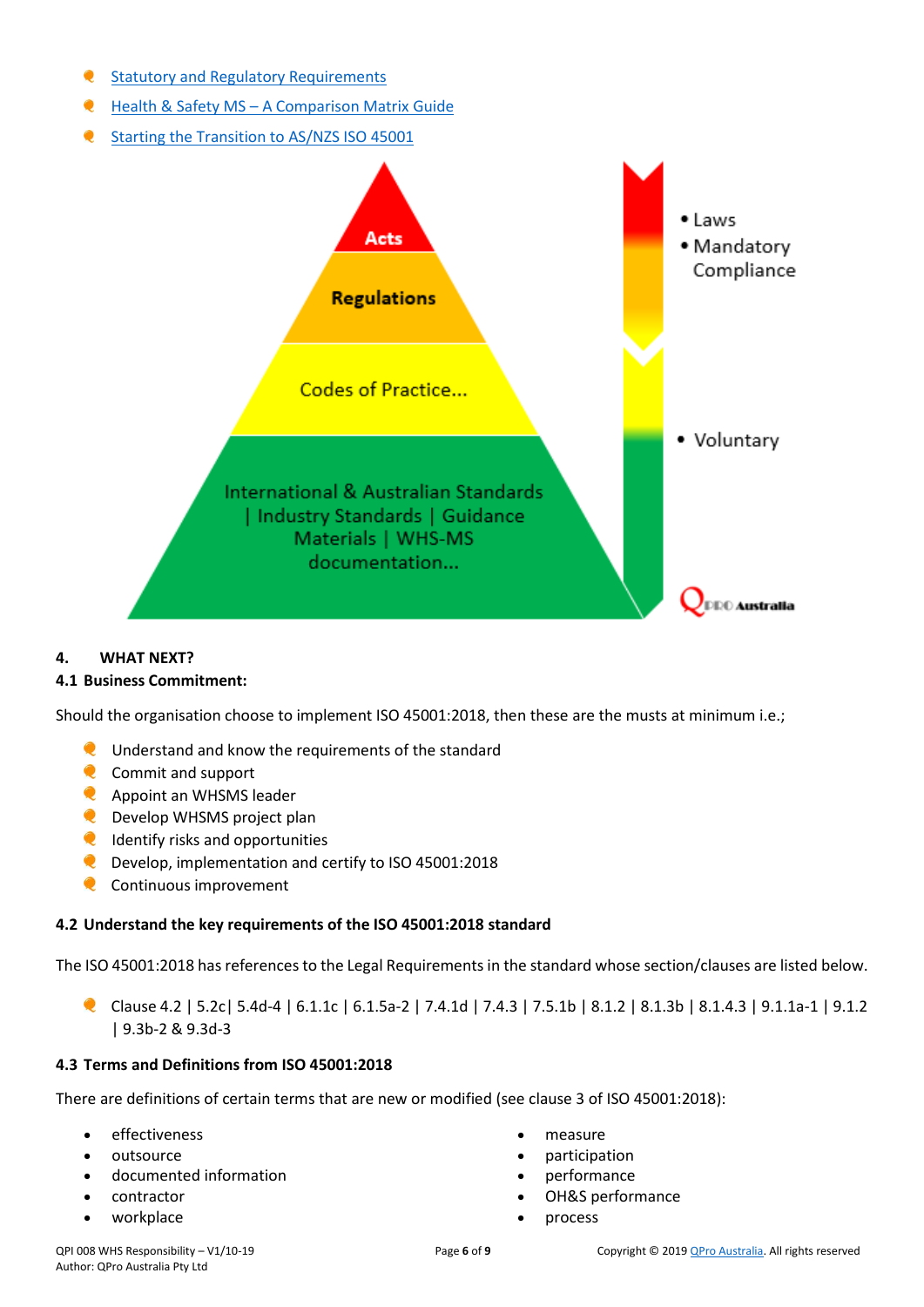- risk
- monitoring

• worker

Below extracts are examples from the standard that has definitions for common understanding. For additional definitions, view 'Terms and Definitions' at clause 3 in the ISO 45001:2018 standard.

# $3.1$

# organization

person or group of people that has its own functions with responsibilities, authorities and relationships to achieve its *objectives* (3.16)

Note 1 to entry: The concept of organization includes, but is not limited to sole-trader, company, corporation, firm, enterprise, authority, partnership, charity or institution, or part or combination thereof, whether incorporated or not, public or private.

Note 2 to entry: This constitutes one of the common terms and core definitions for ISO management system standards given in Annex SL of the Consolidated ISO Supplement to the ISO/IEC Directives, Part 1.

# $3.3$

worker

person performing work or work-related activities that are under the control of the *organization* (3.1)

Note 1 to entry: Persons perform work or work-related activities under various arrangements, paid or unpaid, such as regularly or temporarily, intermittently or seasonally, casually or on a part-time basis.

Note 2 to entry: Workers include *top management* (3.12), managerial and non-managerial persons.

Note 3 to entry: The work or work-related activities performed under the control of the organization may be performed by workers employed by the organization, workers of external providers, contractors, individuals, agency workers, and by other persons to the extent the organization shares control over their work or workrelated activities, according to the context of the organization.

# 3.9

# legal requirements and other requirements

legal requirements that an *organization* (3.1) has to comply with and other *requirements* (3.8) that an organization has to or chooses to comply with

Note 1 to entry: For the purposes of this document, legal requirements and other requirements are those relevant to the OH&S management system (3.11).

Note 2 to entry: "Legal requirements and other requirements" include the provisions in collective agreements.

Note 3 to entry: Legal requirements and other requirements include those that determine the persons who are workers' (3.3) representatives in accordance with laws, regulations, collective agreements and practices.

### **5. PROCESS STEPS TO ACHIEVE WHSMS CERTIFICATION**

Organisation now need to do the following

- Learn and understand the requirements of ISO 45001:2018 at all levels
- **C** Management to commit and support
- **Appoint a champion or a leader for WHSMS**
- Communicate at all levels
- $\bullet$  Perform a gap analysis
- Develop a project plan and seek management team approval
- **Q** Training and coaching at all levels
- Q Develop and implement WHSMS
- Perform internal audit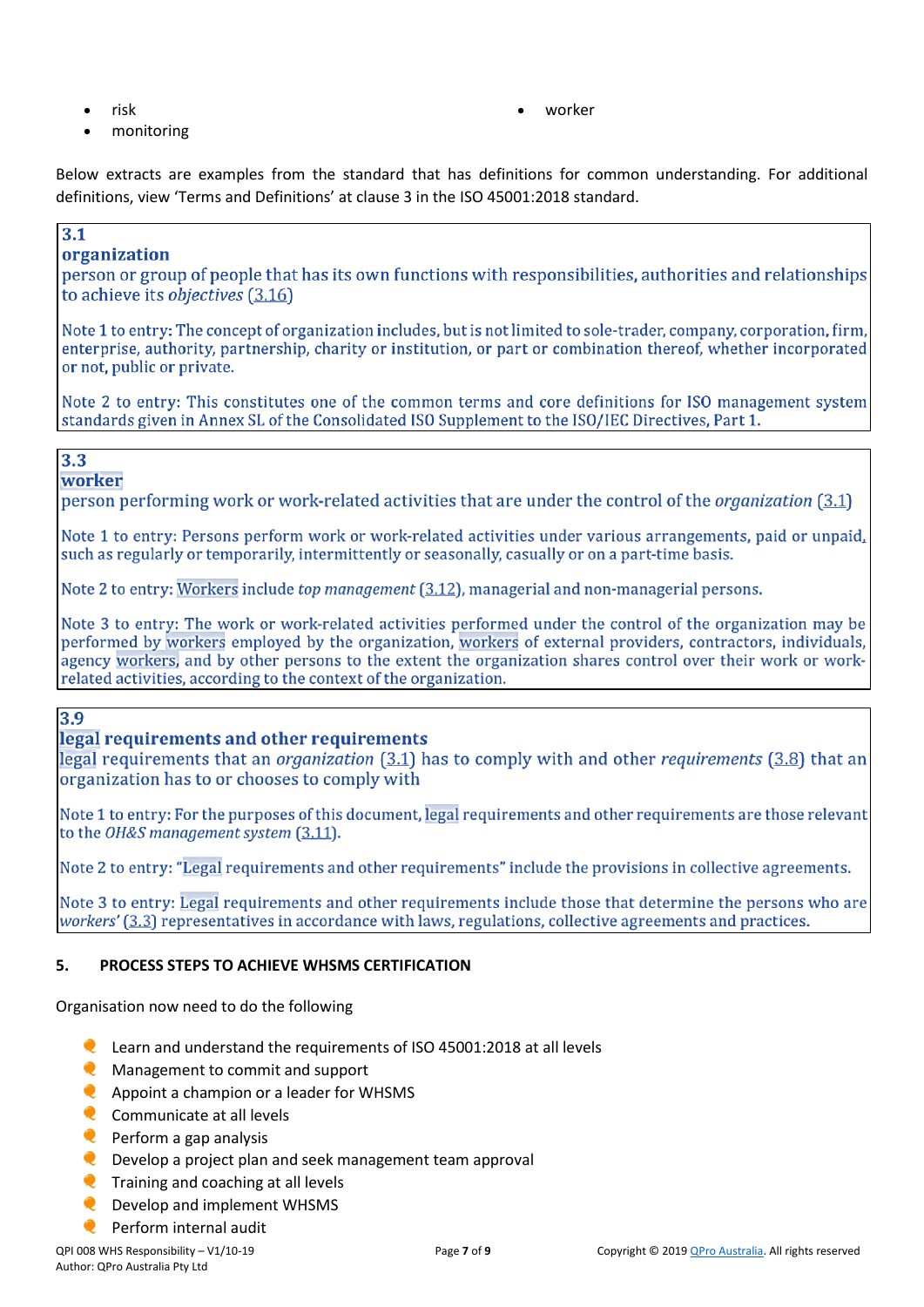- Management review
- Continuous improvements
- **C** Certification audit
- Achieve ISO 45001:2018 certification

### **6. WHSMS FRAMEWORK - OVERVIEW**

Organisation have the option to (as referenced at section 2 of this article).

- To certify and maintain the WHSMS
- Develop, implement and maintain the WHSMS

So, using the ISO 45001:2018 standard, the Plan-Do-Check-Act (PDCA) model is applied in the development of the WHSMS framework. If your organisation already has any other management systems, you can have an Integrated Management System (IMS). This has many advantages and effective to manage.

A generic WHSMS flowchart is a guide that illustrates the WHSMS development, implemention and maintenance process. If an organisation wants the ISO 45001:2018 certification, the process is easy. Organisation can choose to select the third-party Conformity Assessment Body (CAB) of their choice. QPro Australia can assist in preparation of your management system and support in the third-party CAB selection process.